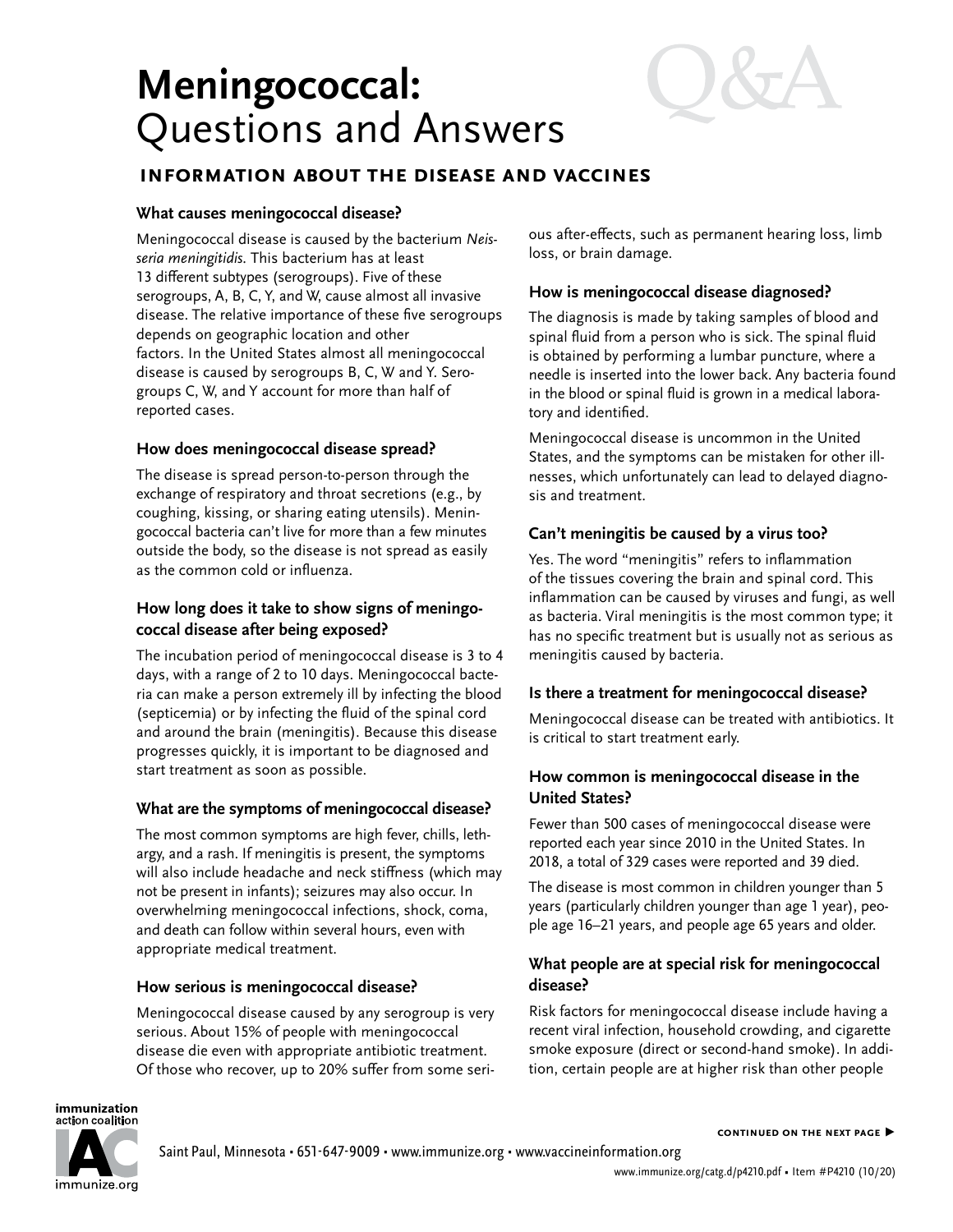the person's infection is caused by meningococcus serogroup A, C, Y, or W, which are contained in 3 of the 5

### group. These include people with a damaged or missing spleen, those with persistent complement component deficiency (an immune system disorder) or who take a complement inhibitor (Soliris [eculizumab] or Ultomiris [ravulizumab]), as well as microbiologists who routinely handle meningococcal isolates. meningococcal vaccines available in the United States.

Certain people are at increased risk for meningococcal serogroups A, C, W, and Y but not serogroup B. These include travelers to regions where meningococcal disease is more common (such as sub-Saharan Africa) and people living with HIV.

their age for meningococcal disease caused by any sero-

# **Does meningococcal disease occur in other parts of the world?**

Meningococcal disease occurs throughout the world, but is more common in the area of Africa known as the "meningitis belt." Serogroup A was common in sub-Saharan Africa but is now rare thanks to a major vaccination campaign. Serogroups C and W now dominate in the "meningitis belt."

# **Can you get meningitis more than once?**

Yes. Meningitis can be caused by different serogroups of the meningococcal bacterium, by other bacteria such as *Streptococcus* and *Haemophilus*, as well as by viruses and fungi. Being vaccinated against *Neisseria meningitidis* or having had the disease will not protect you against meningitis from other bacteria or viruses.

# **If a child is diagnosed with meningococcal disease, can anything be done to protect the other children with whom he has contact?**

Individuals who have been exposed to a person with bacterial meningitis can be protected by being started on a course of antibiotics immediately (ideally within 24 hours of the patient being diagnosed). This is usually recommended for household contacts and children attending the same day care or nursery school. Older children and adults (e.g., who are in the same school or church) aren't usually considered exposed unless they have had very close contact with the infected person (e.g., kissing or sharing a glass).

In addition to the antibiotic treatment, vaccination may be recommended for people 2 months of age and older if

# **What meningococcal vaccines are available in the United States?**

There are 2 types of meningococcal vaccine available in the United States. One type of vaccine (MenACWY) contains the surface polysaccharides of meningococcal serogroups A, C, W and Y chemically bonded (conjugated) to a protein. This vaccine is recommended for all adolescents at 11–12 years and a second dose at 16 years. A second type are vaccines for meningococcal serogroup B (MenB), which are composed of proteins also found in the surface of the bacteria. No type of vaccine contains live or intact meningococcal bacteria.

MenACWY vaccines provide no protection against serogroup B disease and MenB vaccines provide no protection against serogroup A, C, W or Y disease. For protection against all 5 serogroups of meningococcus it is necessary to receive a MenACWY and a MenB vaccine.

| Meningococcal Vaccines Licensed in U.S. |                        |                                      |                                |                            |
|-----------------------------------------|------------------------|--------------------------------------|--------------------------------|----------------------------|
| <b>TRADE NAME</b>                       | <b>TYPE OF VACCINE</b> | <b>SEROGROUPS</b><br><b>INCLUDED</b> | <b>YEAR</b><br><b>LICENSED</b> | <b>APPROVED AGES</b>       |
| Menactra                                | Conjugate              | A, C, W, Y                           | 2005                           | 9 months-55 years*         |
| Menveo                                  | Conjugate              | A, C, W, Y                           | 2010                           | 2 months-55 years*         |
| MenQuadfi                               | Conjugate              | A, C, W, Y                           | 2020                           | 2 years and older          |
| Trumenba                                | Protein                | B                                    | 2014                           | $10-25$ years <sup>†</sup> |
| Bexsero                                 | Protein                | B                                    | 2015                           | $10-25$ years <sup>†</sup> |

\*may be given to people age 56 years or older †may be given to people age 26 years or older

# **How is this vaccine given?**

MenACWY vaccines are given in a leg muscle of a young child or the deltoid (arm) muscle of an older child or adult. MenB vaccines are given in the deltoid muscle.

# **Who should get the meningococcal vaccine?**

Certain groups should receive both MenACWY and MenB vaccines. Others are recommended to receive MenACWY only.

**MenACWY** is recommended for these groups:

- All children and teens, ages 11 through 18 years
- **People age 2 months and older who have a damaged** or missing spleen.

### **continued on the next page ▶**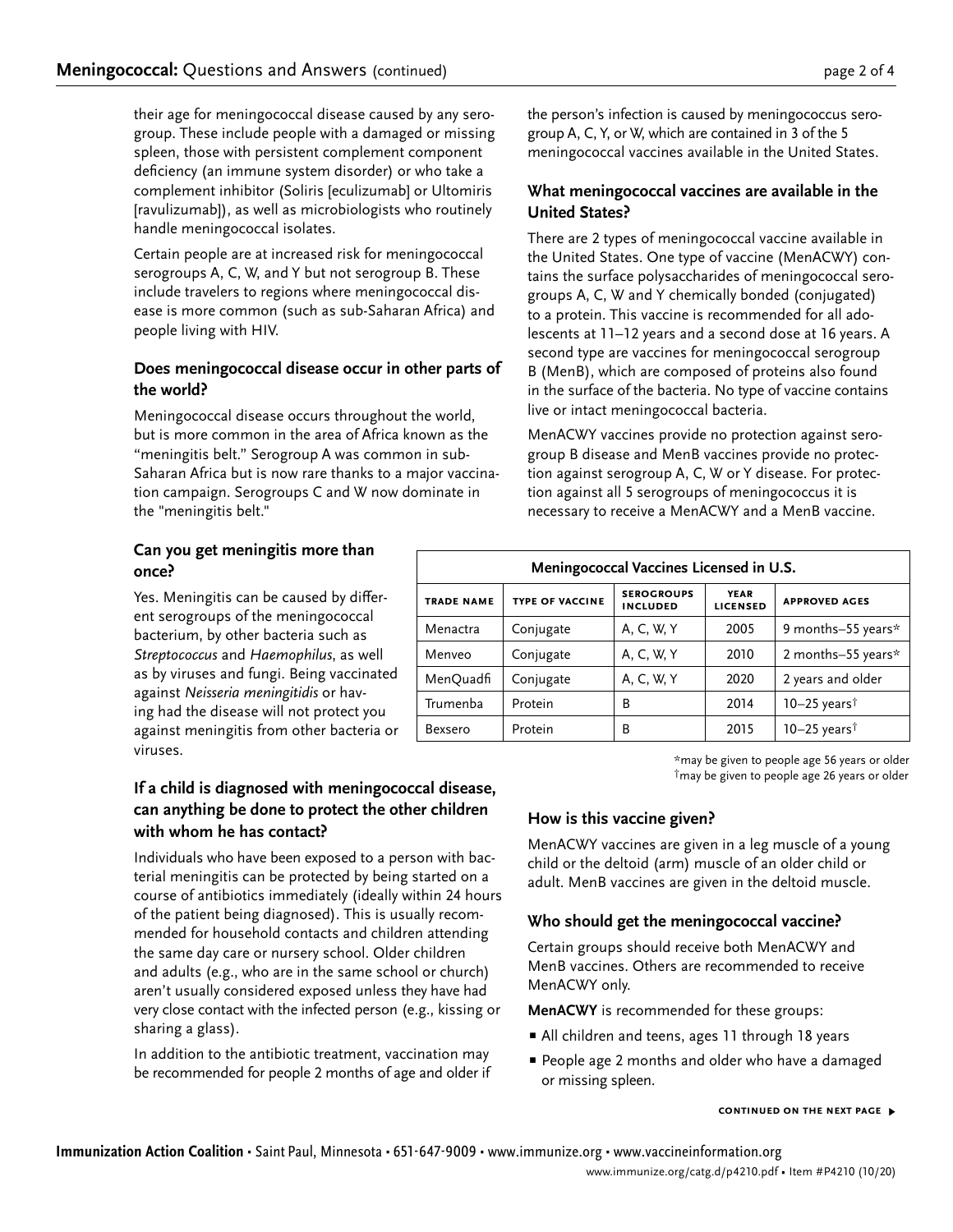- **People age 2 months and older who have persistent** complement component deficiency (an immune system disorder) or who take a complement inhibitor (Soliris [eculizumab] or Ultomiris [ravulizumab]).
- **People who are at risk during an outbreak caused by a** vaccine serogroup.
- **People with HIV infection.**
- People who are or will be a first-year college student living in a residential facility.
- People age 2 months and older who reside in or travel to certain countries in sub-Saharan Africa as well as to other countries for which meningococcal vaccine is recommended (e.g., travel to Mecca, Saudi Arabia, for the annual Hajj).
- **People working with meningococcus bacteria in labo**ratories.

**MenB** is recommended for these groups:

- **People age 10 years and older who have a damaged** or missing spleen.
- **People age 10 years and older who have persistent** complement component deficiency (an immune system disorder) or who take a complement inhibitor (Soliris [eculizumab] or Ultomiris [ravulizumab]).
- **People who are at risk during an outbreak caused by** a vaccine serogroup.
- **People working with meningococcus bacteria in** laboratories.

MenB vaccines are not routinely recommended for all adolescents or college students. However, the Centers for Disease Control and Prevention (CDC) recommends that a MenB vaccine series may be administered to persons 16 through 23 years of age with a preferred age of vaccination of 16 through 18 years. This shared clinical decision-making recommendation allows the clinician and patient to decide on MenB vaccination based on the risk and benefit for the individual patient.

### **What information should healthy people age 16 through 23 years and their healthcare provider consider when deciding on the use of MenB vaccine?**

Considerations for shared clinical decision-making for vaccination against meningococcal B disease include:

- P MenB disease is serious, with high rates of death and disability.
- MenB disease is rare (about 34 cases per year in people age 16 through 23 years in the U.S.).
- Risk of MenB disease is higher among college students, especially those who are freshmen, attend a 4-year university, live on campus, or participate in fraternities or sororities.
- MenB vaccines protect against most serogroup B strains.
- **P** MenB vaccines provide short-term protection, with protective antibody levels declining within 1–2 years.
- P MenB vaccines may prevent illness but a vaccinated person may still carry the serogroup B bacteria in their nose.

# **Should college students be vaccinated against meningococcal disease?**

The MenACWY vaccine is recommended for previously unvaccinated first-year college students who are or will be living in a residence facility. Some colleges and universities require incoming freshmen and others to be vaccinated with MenACWY.

With widespread use of MenACWY vaccines, the risk for meningococcal disease among college students is greatest for serogroup B, although serogroup B disease in this group is still rare. College students age 16 through 23 may choose to receive MenB vaccine to reduce their risk of MenB disease. Some colleges require MenB vaccination in addition to MenACWY.

# **How many doses of meningococcal vaccine are needed?**

For MenACWY vaccines the number of doses recommended depends on the age when the vaccine is given and the presence of certain medical conditions or risk factors. All adolescents should be vaccinated with one dose of MenACWY at age 11 or 12 years and with a booster dose at age 16 years. All teens who were vaccinated with MenACWY at age 13 through 15 years need a booster dose at age 16 through 18 years (at least 8 weeks after the first dose). First-year college students who are or will be living in a residential facility should get a MenACWY booster dose if their previous dose was given before age 16 years. Young adults age 19 through 21 who did not receive a dose after their 16th birthday may be given a catch-up dose of MenACWY.

More than 1 dose may be needed for people with a damaged or missing spleen, people with HIV infection, and those with complement component deficiency (an immune system disorder) or who take a complement

### **continued on the next page ▶**